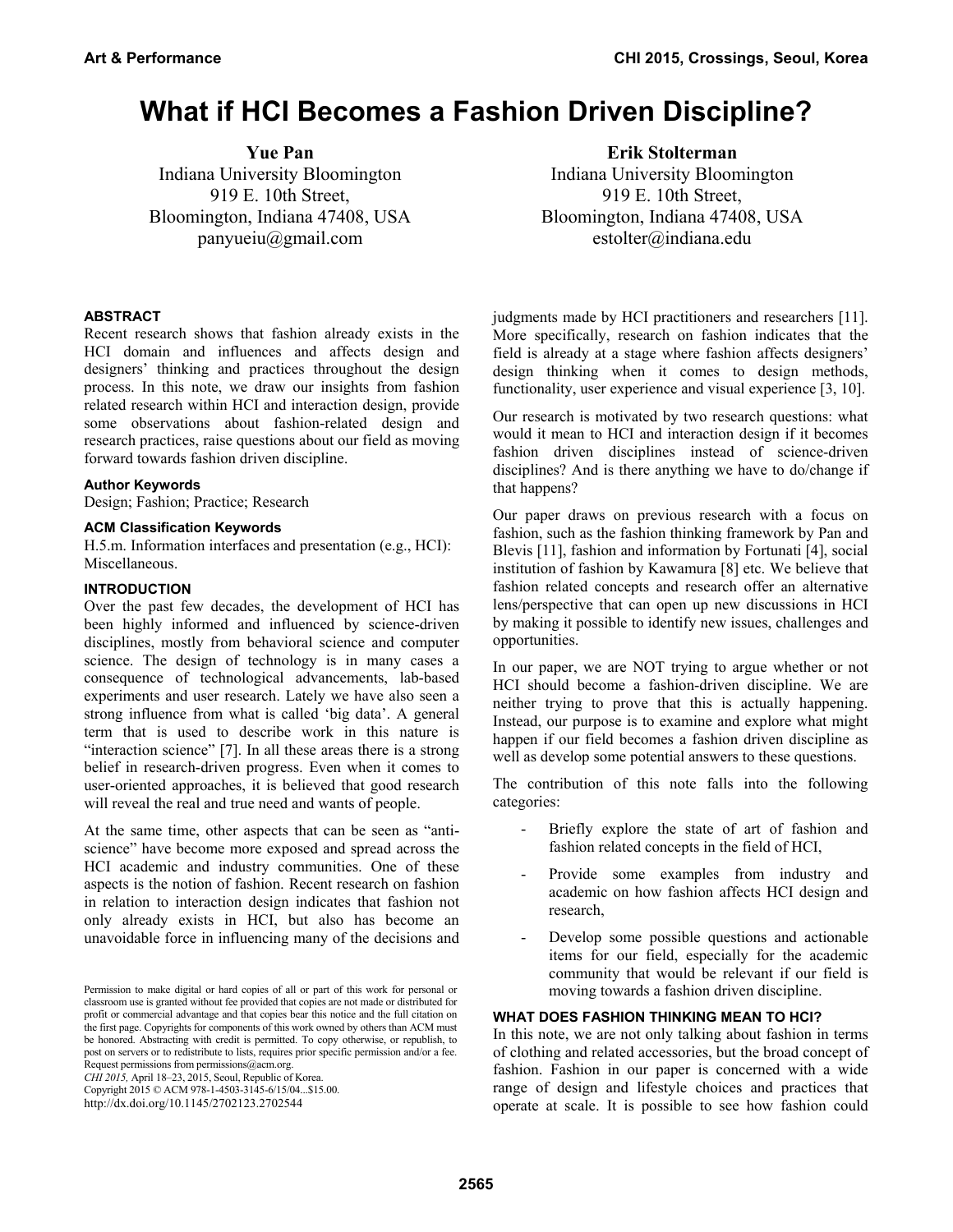influence HCI in different ways. First of all, the concept of fashion can be seen as affecting how the field understand, critique and create new designs and products in the digital and technology world. Secondly, there may be a form of fashion *within* the field of HCI itself. For instance, there might be certain methods and approaches that are seen as fashionable in comparison to others. In this work we primarily focus on the first notion of fashion, that is, how fashion may influence the design of new products and services.

## **Fashion and Interaction Design Practice**

HCI is to a large extent a human-centered field. A lot of research is devoted to the task of understanding the user, the problem space, and the opportunity space. There are numerous books, papers and talks regarding what research methods to use, when and how to use them [e.g. 5, 6]. These research methods are based on previous research outcomes and seen as scientifically sound research approaches that deliver trustworthy results.

However, in most fashion fields (such as clothing, automobile industry, branding and advertising), a good design is not based fully on research but also on other factors, such as individual creativity, timing, style, taste, etc. However, this already happens in our field too. One notable example from the technology industry is Apple, which is considered as the most fashionable company in IT world, only run one survey with only one question before its first product launch. The question was "will you recommend this to your friend?"

While the tradition and culture in HCI is based on research, looking for scientifically sound solutions, fashion is recognized as being more subjective, aesthetically oriented, and driven by creativity and opportunity [1].

Fashion is sometimes seen as something that leads the general design directions in practical design field. This also happens in the field of HCI. For example, since Pinterest started using tile design for their main site, many other companies started to follow Pinterest. Another example is "flat design", as the minimized and "flattened" aesthetic was pioneered and typified by the work of the Bauhaus school. For the past decade, skeuomorphism, which encourage design cues coming from the physical world, has been Apples' key design principle and dominant and emulated by many other UI designs. With flat design gaining increasing popularity and becoming the new 'fashion', Apple changed its design principle and started to adopt flat design in its new operating system (iOS 7).

Fashion thinking is applicable to both the academic field and industry. It cultivates in a body of work, both practical and conceptual, that has relevance for both design and research. Fashion is obviously in most areas of consumption related to notions such as brand, business strategy, marketing, practices etc. [2].

We are convinced that fashion aspects are becoming increasingly important and crucial in interaction design practice. When the next smart-phone is not about a new functionality or mode of interaction, maybe the remaining design challenge is about its fashion qualities (e.g., style, appearance, brand, business strategy, marketing etc.).

So, it seems as if there are at least signs and indications that the field of HCI is becoming more fashion oriented? If so, what does it mean?

We will first examine possible answers to the first statement that HCI is becoming more fashion oriented. It is possible to see three potential answers:

First, "*I don't believe it*". Some people may be skeptical about the argument that our field is moving towards fashion. They don't believe that our field has been or will become a fashion driven discipline. If this is the answer then we don't need to do anything about it. As a field, we can just keep on doing what we already are doing.

A second possible answer is: "I believe it, but it is not good and has to be prevented". This answer means that people believe, to some extent, that our field is moving towards fashion or has the potential in doing that. But they hold negative attitudes towards fashion, and think we should do whatever we can to fight it. It is however not easy to imagine what are some possible things to do to prevent fashion to get more influence. Should the field embrace even more research-based, scientific based methods and approaches? Or are there any other responses?

A third possible answer is, "I believe that our field is moving towards fashion and it is something we as a field have to recognize and work with." If this is the answer, what should the field do to critically embrace fashion and to help our field to move forward?

It is obvious that the way HCI and interaction design will develop in the coming years relies on how the field will relate to the statement above. We are convinced that the first two answers are not constructive and will only lead to a continuation and a build up of a conflict already present in the field. We would argue that there is enough evidence to make the last answer the most appropriate.

In the next three sections, we will describe how fashion might affect our field in terms of HCI practices, HCI education and related discipline, as well as postulate some research questions and actionable items to answer the question—what will happen if our field becomes fashion driven discipline.

## **Fashion and HCI Practices**

Previous research by [11] indicates that fashion does not only play a role when it comes to the outcome of interaction design, but also when it comes to which methods to use when doing interaction design and research. From the study, practitioners expressed that their design decisions are sometimes influenced by what is the current most popular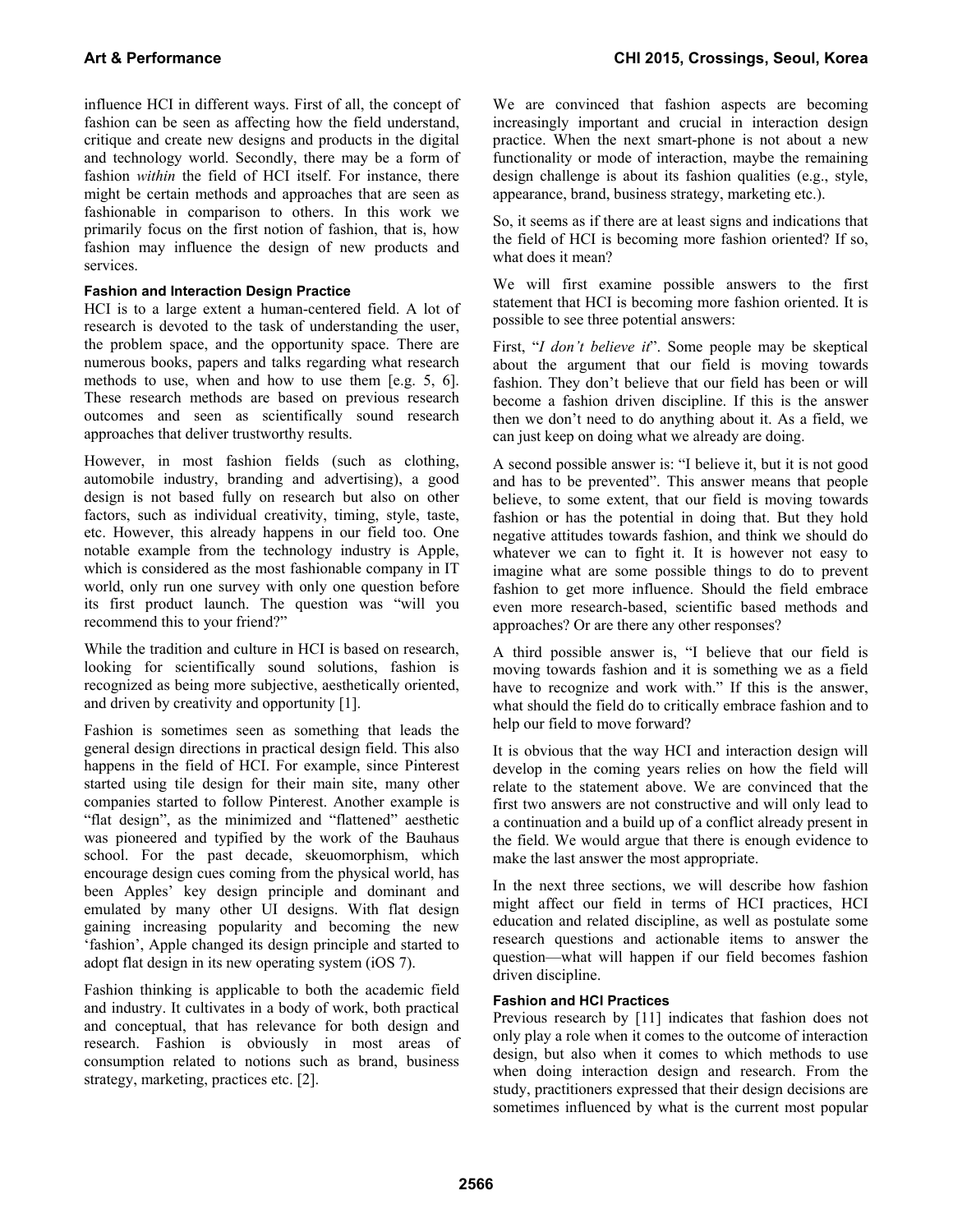design method or research method. At the same time, their design thinking seems to be highly influenced by those they see as lead designers in the filed. Those who are considered as the fashion stars in IT world, such as Jonathan Ive—the lead designer from Apple, Tim Brown from IDEO, to name a few. Even in the HCI research world, it is possible to think in terms of research celebrities that may have a fashion like influence, such as Don Norman, Bill Buxton etc. The practitioners report that by following or subscribing the lead designers' and researchers' blogs or even social network, they are able to learn about design thinking, design and research skills and thoughts shared by these lead designers and researchers.

Considering this, we propose a few questions for our field to think about

- When doing HCI research and practice, to what extent is the selection and use of methods based on whether or not they are fashionable? And does it matter?
- To what extent is the field following lead designers or researchers when doing design and research? And, again, does it matter?

We discuss three possible answers to the questions above:

First, if we agree that fashion does exist in HCI design and research, next step can be coming up with certain criteria for our field to decide which design or research methods are fashionable and why. Some possible criteria include whether the method represents a new and modern style, whether the method helps solve current research and design problems, how popular the method is, etc.

Second, it is possible for us to find out which methods are fashionable or even which method is the most fashionable by following what the leading IT design confirms or worldwide famous interaction designers or researchers are doing. Here we are not arguing that following or using methods that are fashionable would lead to successful designs. Rather, we believe that being aware of the methods that are fashionable may help us understand design and research methods as well as the problem space from a different angle, which may in turn help address design and research problems from a fashion perspective.

Third, what are the differences between those design and research studies that consider fashion from those that do not? What kind of impact does fashion have in design and research studies? These questions may also be useful when it comes to evaluate and critique a design and research during design process, which may give us new insights as well.

## **Fashion & HCI Education**

This section is about what HCI education might do or change if our field is moving towards a fashion driven discipline. In traditional HCI education, students take courses and learn about HCI theory, design and research methods, interaction design skills, and so on. HCI curriculum is focusing on teaching students to be a creative thinker, experienced scholar and skillful designer who can address real world problems by creating and designing functional, intuitive and delightful tools and experiences. In apparel and fashion design, for instance, students learn sets of skills, methods and processes that are more focused on fashion (clothing) products. They study texture, color, materials and lighting as basic elements of designing a piece of cloth. They also focus on marketing and sales strategies and analyze how economic, political, sociocultural and technological differences impact on fashion design [9]. It is possible that HCI education can learn from fashion design education and make certain changes. However, this is only if the ambition and purpose is to further develop HCI into a fashion field.

Considering this, we propose a few questions for our field to think about:

- Should we change the overall curriculum for interaction designers to be more aligned to what is offered by fashion and apparel design program?
- What should we, as academic community, do in education to support industry to better utilize fashion in HCI design and research?

We discuss two possible answers to the questions above:

First, if we agree that we should do something to incorporate fashion in HCI education, we need more fully understand what other fashion design programs do nowadays. Things to learn from them might include what courses they are offering to students, what skills they require students to have, what their design philosophy is and what kind of fashion design process they teach etc.

Second, after fully understanding what other fashion design programs are doing, think about what we, as the HCI community, should do to adopt those intellectual assets and adapt to our field. Of course, this raises a lot of extraordinary difficult questions, related to scholarly and pedagogical traditions and cultures.

# **Fashion and Related Disciplines**

HCI is a blended community of researchers, scholars, and practitioners from both academic and industry. With an expansion of our field and a growing diversity of our design and research community, the question is how much can we learn from other fields? Due to the highly interdisciplinary nature of HCI, our field has been highly collaborative and mixed with researchers from various fields, including psychology, sociology, computer science, statistics, humanity, art and design. According to Kawamura, fashion is a social constitution that consists not only of fashion designers, but also consumers, models, advertising, media, and branding [K]. When doing design and research, we always rely on plentiful of principles, guidelines, laws and rules that serve as universal truths. At the same time, we